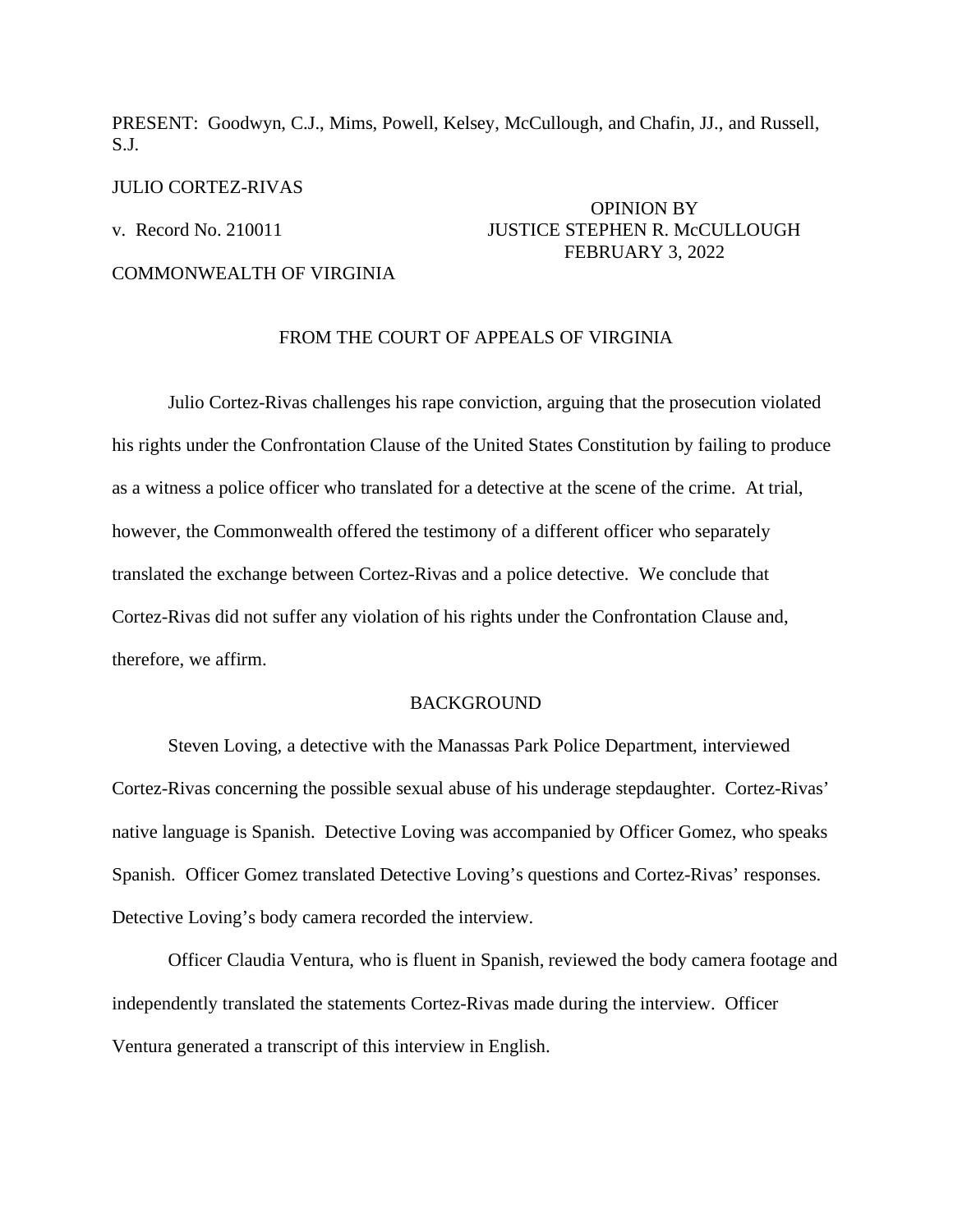Cortez-Rivas was later charged with rape. At trial, Officer Ventura testified about statements Cortez-Rivera had made. Officer Ventura was subject to cross-examination. Officer Gomez, who had in the meantime retired from the police department, did not testify.

Following a presentation of all the evidence, a jury convicted Cortez-Rivas of rape. He appealed to the Court of Appeals. That court declined to grant him an appeal. We granted Cortez-Rivas an appeal based on the following assignment of error:

> The trial court erred when it violated Mr. Cortez-Rivas' right of confrontation by admitting the hearsay statements of Mr. Cortez-Rivas' police interview without the testimony of the interpreter who interpreted the questions to Mr. Cortez-Rivas and the responses of Mr. Cortez-Rivas.

#### ANALYSIS

The Sixth Amendment provides that "[i]n all criminal prosecutions, the accused shall enjoy the right to . . . be confronted with the witnesses against him." U.S. Const. amend VI. "[T]he Confrontation Clause . . . bars the admission of testimonial statements of a witness who did not appear at trial unless he [or she] was unavailable to testify, and the defendant had had a prior opportunity for cross-examination." *Crawford v. Washington*, 541 U.S. 36, 53-54 (2004). "This Court reviews de novo whether the admission of evidence violates a defendant's confrontation right." *Logan v. Commonwealth*, 299 Va. 741, 745 (2021).

Officer Ventura, who translated the statements Cortez-Rivas made to Detective Loving, testified at trial and was subject to confrontation. She relayed statements Cortez-Rivas made to Detective Loving. For example, she testified that Cortez-Rivas said "I was drinking so it is possible that I touched her. I don't want to say because I honestly don't know." Officer Ventura prepared her translation based on her personal review of the body camera footage; she did not rely on Officer Gomez. Assuming, without deciding, that statements translated from one